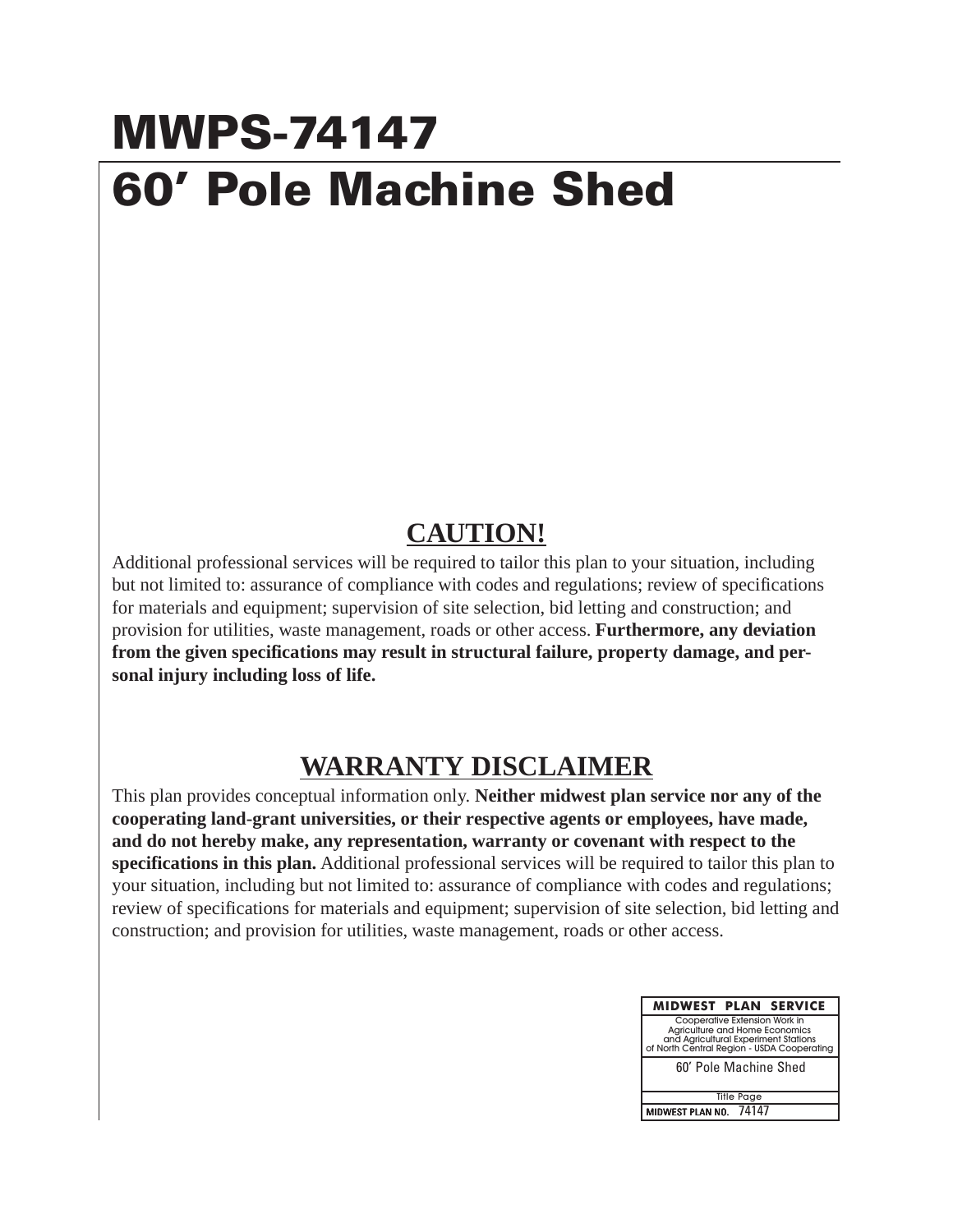

 $\overline{\phantom{a}}$ 

 $\ddot{a}$ ÷.  $\ddot{\cdot}$ ှစ<br>(၁<br>(၁<br>(၁ **co**  $\mathbf{c}$  $\frac{1}{6}$ **Of 74143** similar to

bages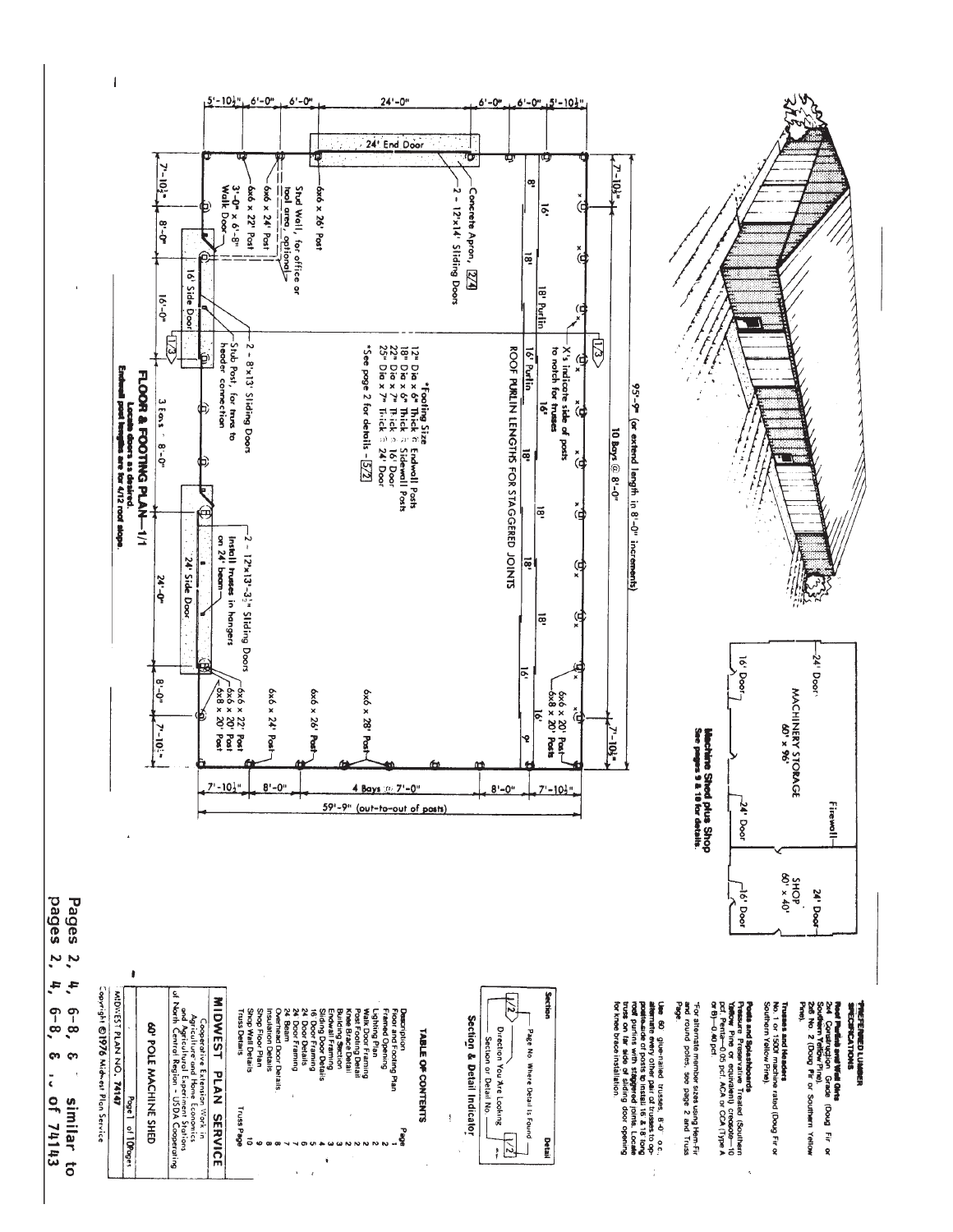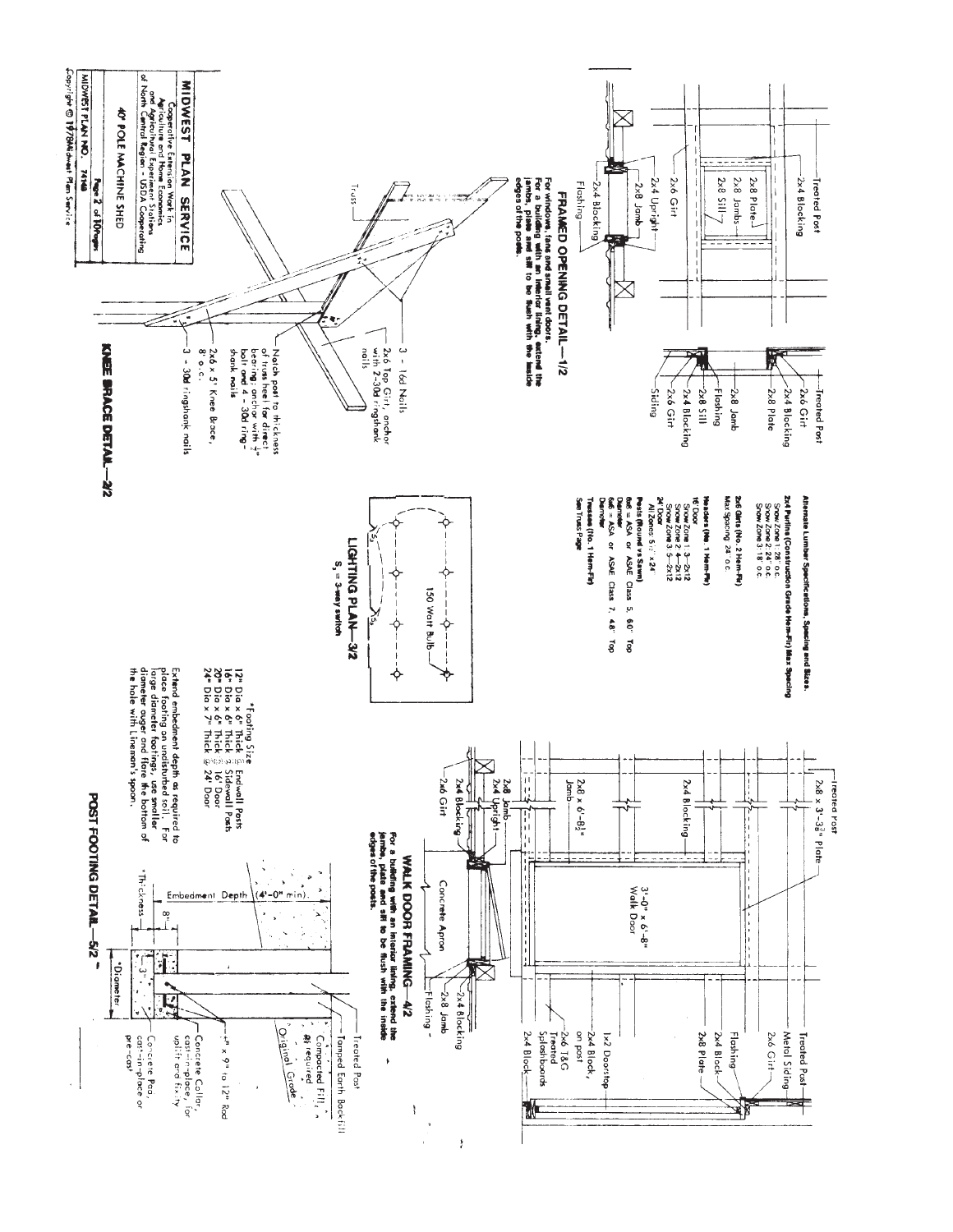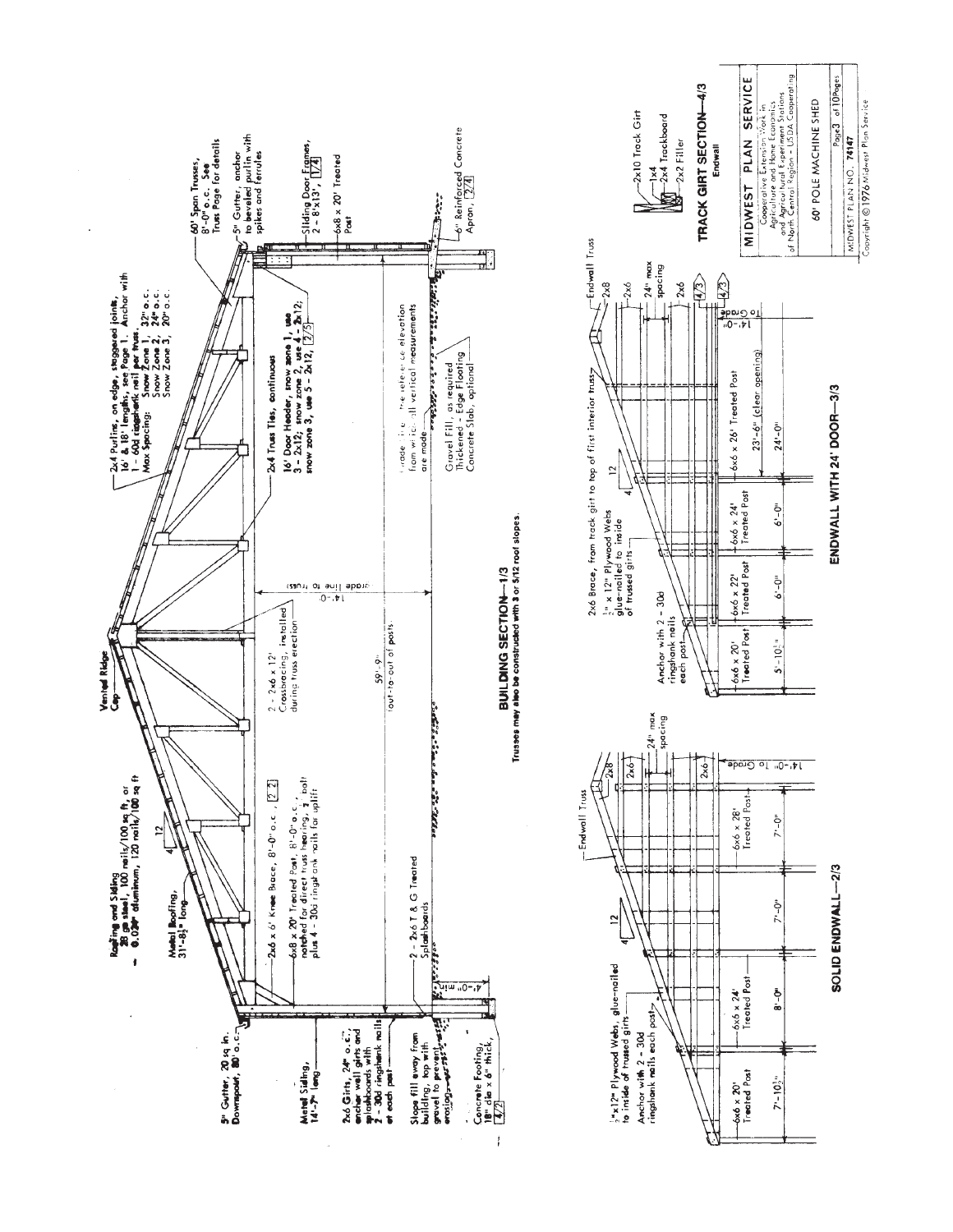

 $\bar{1}$ 

 $\pmb{\epsilon}$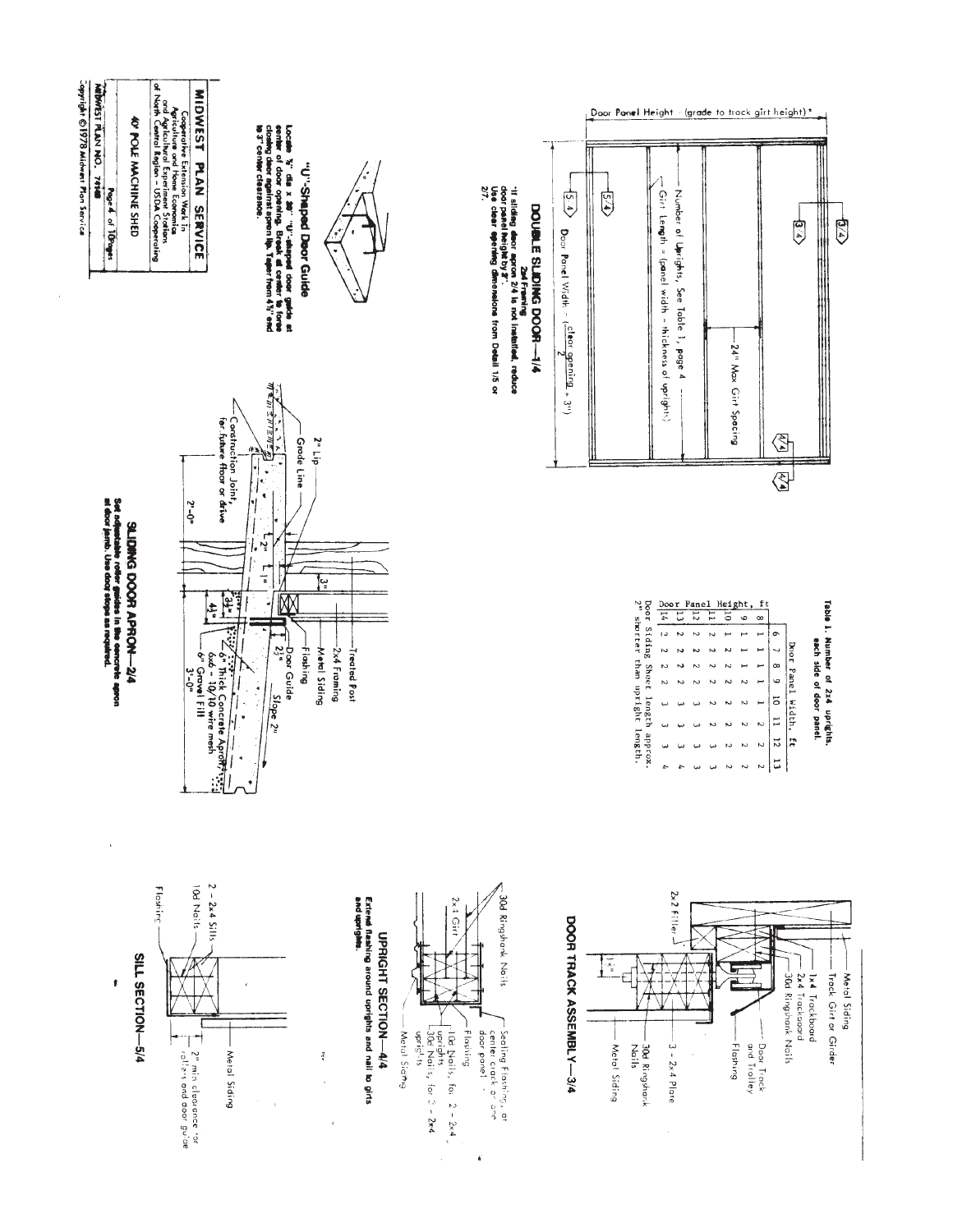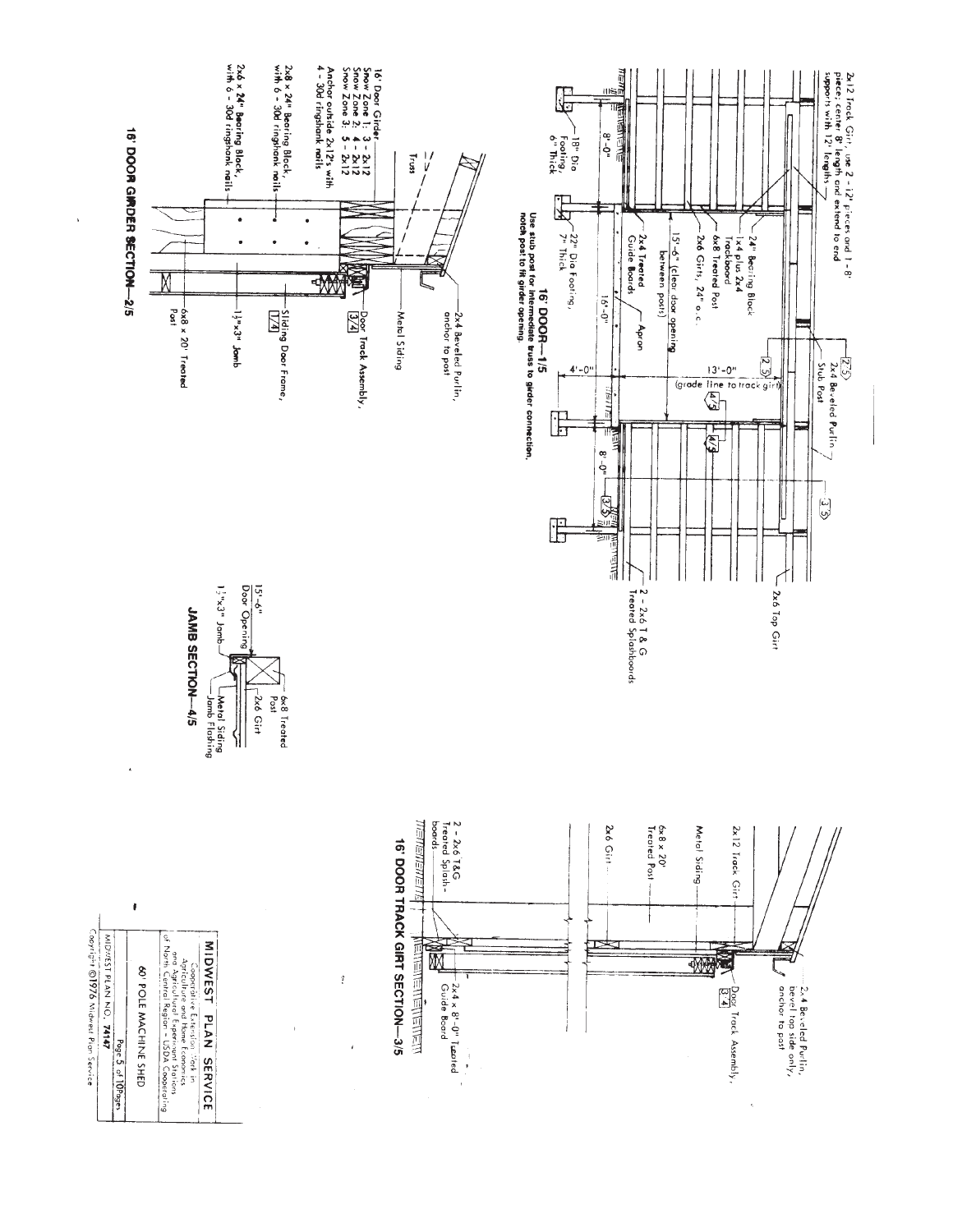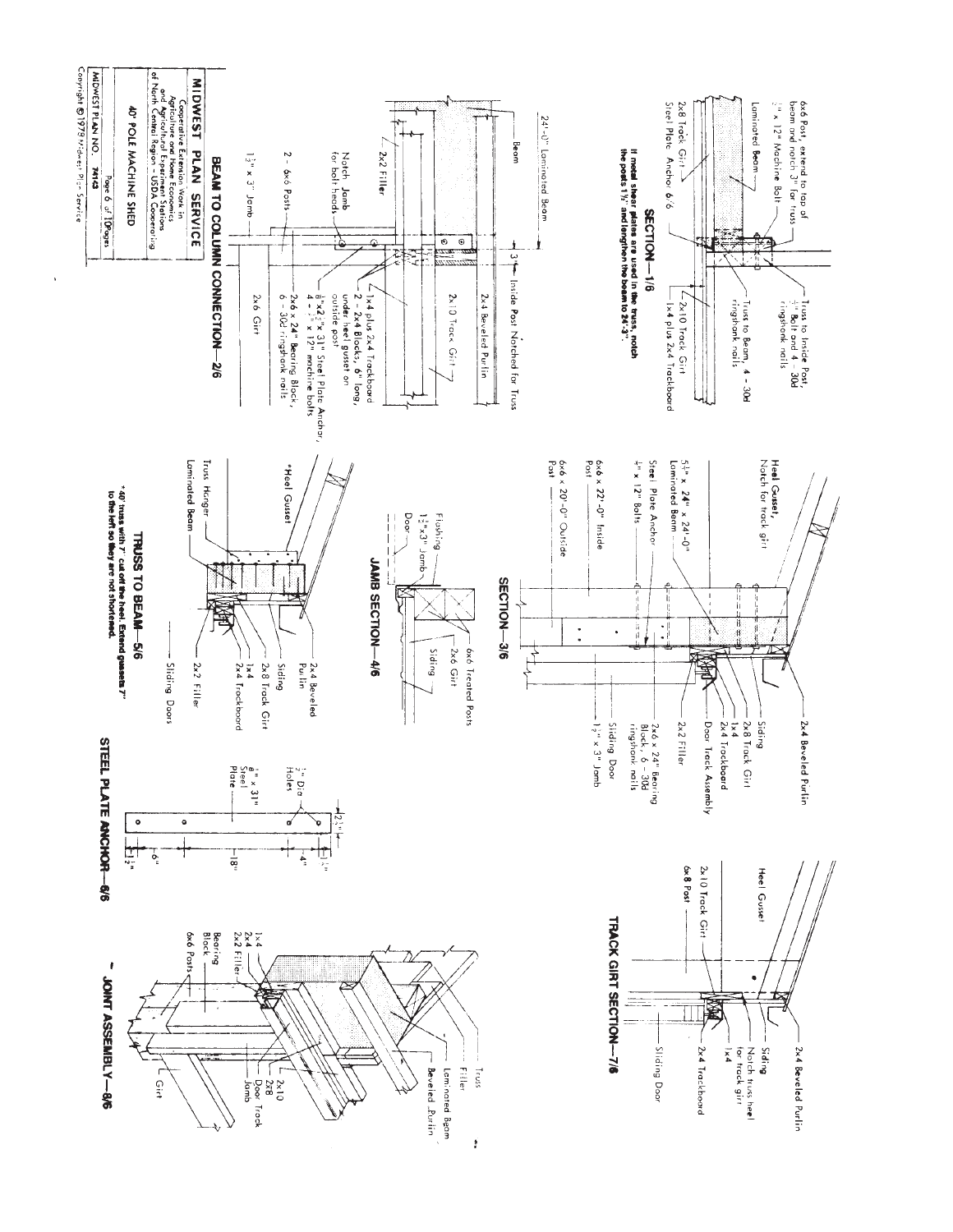| 24' BEAM - for 24' wide adewall deor                                                                                                                                                                                                                                                                           | This beam is designed for use of Douglas Fir-Larch (No. 1, MC19) or Southern Yellow Pine (No. 1, MC19).<br>MATERIALS<br>Lumber | Do not use cupped or twist-<br>Use clean and smooth lumber.<br>ed lumber.                                                                                                            | C-C Ext. ("Identification Index" = 42/20)<br>Use 5/8"<br>plywood<br>Glue                                                                                                                                                                 | Casein (MM+125A, type II, mold resistant) is not water-<br>proof, but is highly water resistant Resorcinol resingle is waterproof and should be used if the beam is to<br>be exposed to unusual moisture conditions. | Follow the manufacturer's specifications for mixing,<br>pot life, remperature during use, etc.<br>BEAM CONSTRUCTION | 3 and layers 4, 5, and 6. Clamp the narrow faces<br>of the dimensional lumber together (Layer #2 = 2x6<br>+ 2x10 + 2x10 = 2x26). Spread glue on the plywood<br>(Layer #1). Nail plywood to Jayer #2 with 6d<br>Assemble the beam in two pieces, layers 1, 2, and<br>L, | box nails, preferably galvanized or cement coated 4" o.c. both ways. Glue should squeeze out from<br>edges of the beam. Remove the clamps; alue<br>nail Layer #3 plwood to the other side of<br>Filen<br>the dimension lumber in a similar manner.<br>the edges of the beam.<br>and | Final Assembly - use method a, or h.<br>assemble layers #4, #5, and #6.<br>$\ddot{\sim}$ | fully assembled beam and leave on for 24 hours.<br>Place clamps about 2' apart on the<br>When both halves of the beam have been assem-<br>bled, apply glue to the two remaining inside<br>Clamping method.<br>surfaces.<br>d | Place sufficient weight on the fully assembled<br>halves of the beam have been assem-<br>bled, apply glue to the two remaining inside<br>surfaces. Lay the beam on a level surface.<br>Weighting method.<br>When both<br>.<br>م | beam to squeeze glue out from the edges of the<br>beam. Leave on for 24 hours.                                                                       | <b>SERVICE</b><br>PLAN<br><b>MIDWEST</b>                                    | Cooperative Extension Work in<br>and it culture and Home Economics<br>of Nanth Central Region - USDA Cooperating<br>of Nanth Central Region - USDA Cooperating | Page 7 of 10Pages<br>40' POLE MACHINE SHED<br>Copyright @ 1978 Midwest Plan Service<br>74145<br>MIDWEST PLAN NO. |
|----------------------------------------------------------------------------------------------------------------------------------------------------------------------------------------------------------------------------------------------------------------------------------------------------------------|--------------------------------------------------------------------------------------------------------------------------------|--------------------------------------------------------------------------------------------------------------------------------------------------------------------------------------|------------------------------------------------------------------------------------------------------------------------------------------------------------------------------------------------------------------------------------------|----------------------------------------------------------------------------------------------------------------------------------------------------------------------------------------------------------------------|---------------------------------------------------------------------------------------------------------------------|------------------------------------------------------------------------------------------------------------------------------------------------------------------------------------------------------------------------------------------------------------------------|-------------------------------------------------------------------------------------------------------------------------------------------------------------------------------------------------------------------------------------------------------------------------------------|------------------------------------------------------------------------------------------|------------------------------------------------------------------------------------------------------------------------------------------------------------------------------------------------------------------------------|---------------------------------------------------------------------------------------------------------------------------------------------------------------------------------------------------------------------------------|------------------------------------------------------------------------------------------------------------------------------------------------------|-----------------------------------------------------------------------------|----------------------------------------------------------------------------------------------------------------------------------------------------------------|------------------------------------------------------------------------------------------------------------------|
| 24' Material<br>is preferable,<br>if available<br>$2 \times 10 \times 18$<br>$24" * 2"$<br>$\tilde{\infty}$<br>$\pmb{\times}$<br>$24$ "<br>$24" \times 4'$<br>N<br>$2 \times 10 \times$<br>٠<br>وة<br>×<br>24 <sup>14</sup><br>$-2x10 \times 6'$<br>$-24° \times 2°$<br>$\binom{2n}{k}$ Plywood $\binom{n}{k}$ | 2x6<br>$2 \times 10 -$<br>$2x6 \times 20$<br>2x10x<br>$2x6 \times 4$<br>$D$ imensional $\overline{2}$ Lumber                   | $24" \times 8'$<br>24 <sup>14</sup><br>$^{\circ}_{\times}$<br>$24$ "<br>စ်<br>×<br>۳<br>×<br>$24$ "<br>$24^{\circ}$<br>$24" \times 8"$<br>$54'' \times 2''$<br>$\odot$<br>g" Plywood | $-2 \times 10$<br>2x10<br>$2 \times 10^{-1}$<br>$2\times$<br>$2x6 \times 6$<br>$2 \times 10 \times 17$<br>$\frac{8}{x}$<br>24 <sup>th</sup><br>$F^{2\times 6 \times 18'}$<br><sup>2</sup> Plymod (4)<br>Dimensional <b>(3)</b><br>Lumber | $2 \times 10 \times 4$<br>$\frac{5}{x}$<br>$24$ "<br>ř,<br>$24" \times 8'$<br>$2 \times 10 \times$<br>2x 10 x 20<br>$24" \times 8"$<br>$\odot$<br>a Plywood                                                          | $-1/7$<br>24" LAMINATED BEAM ASSEMBLY                                                                               | 2x4 Beveled Purlin<br>$\sqrt{6}$<br>2x8 Track Girt<br>$\frac{1}{3/6}$<br>Laminated Beam<br>5/6                                                                                                                                                                         | -1x4 plus 2x4 Trockboord<br>$-2\times10$ Track Girt<br>$\frac{5}{2}$<br>$\mathbb{E}% _{t}$<br>$\overline{\mathbb{E}}$<br>$\binom{3}{6}$<br>Truss Hanger<br>$-5/6$                                                                                                                   | ¥<br>2x6 x 24" Bearing Blor                                                              | 6x8 Treated Posts<br>$x 3"$ Jamb<br>$-$ 6x6 Posts<br>$\frac{5}{7}$<br>Ņ<br>12" heel)<br>(grade line to beam, for truss with<br><u> 13'-3}" Clear Opening</u>                                                                 | 2x6 Girts, 32" o.c.<br>$\frac{1}{4}$<br>इ                                                                                                                                                                                       | $2 - 2 \times 4$ Treated<br>Splashboard<br>p<br>Di<br><2x4 Treated Guide Bo<br>Between Posts<br>23'-6" Clear Opening<br>Concrete Apron<br>Grade Line | -<br>ခ်စ<br>w∪−.⊽<br>$8 - 0 - 8$<br>$9, -0$ , wiw<br>24'-0" Center of Posts | ł<br>16" Dia x 6" Thick<br>Footing<br>т.<br>24" Dia x 7" Thick<br>Footing                                                                                      | 24' DOOR FRAMING-27                                                                                              |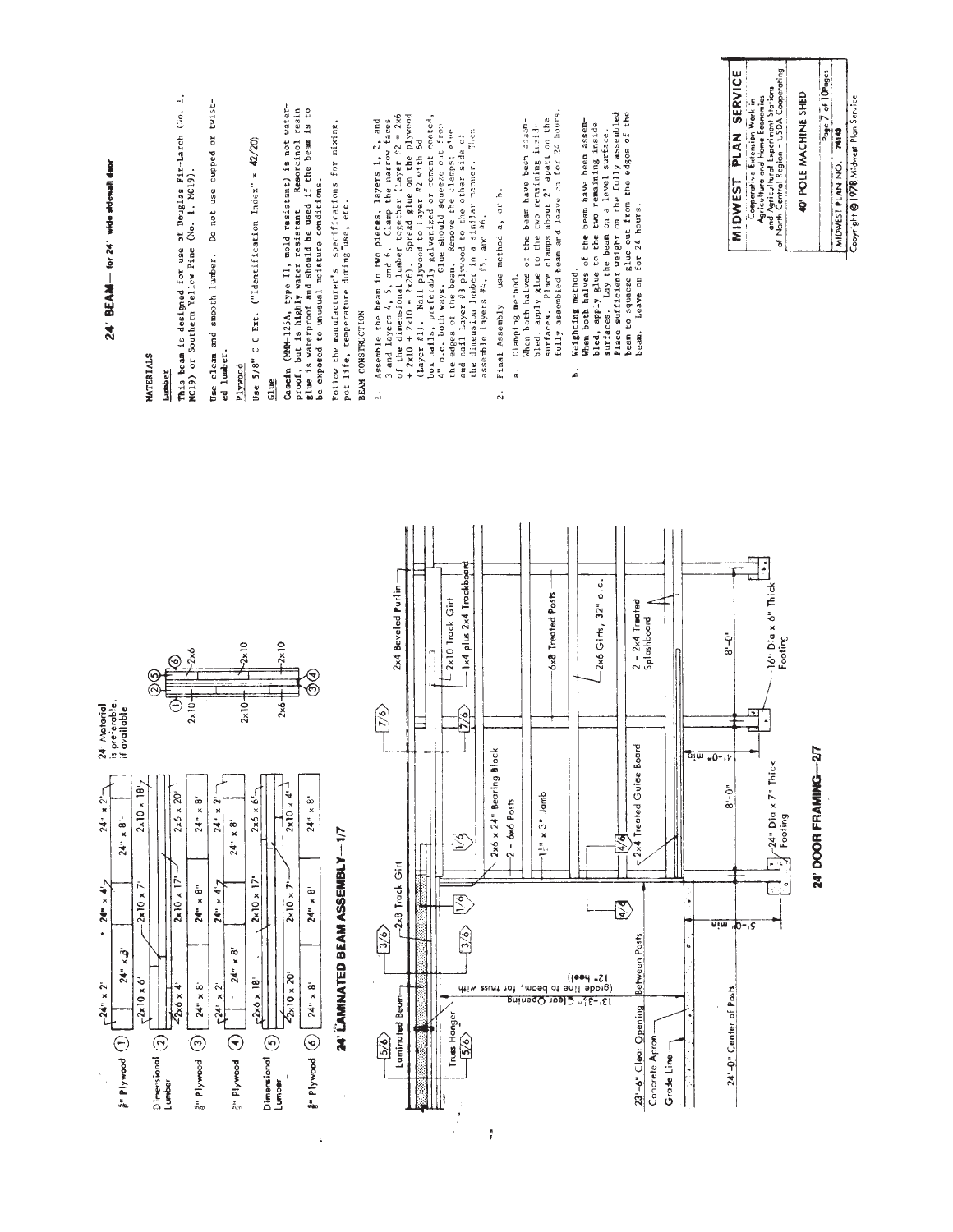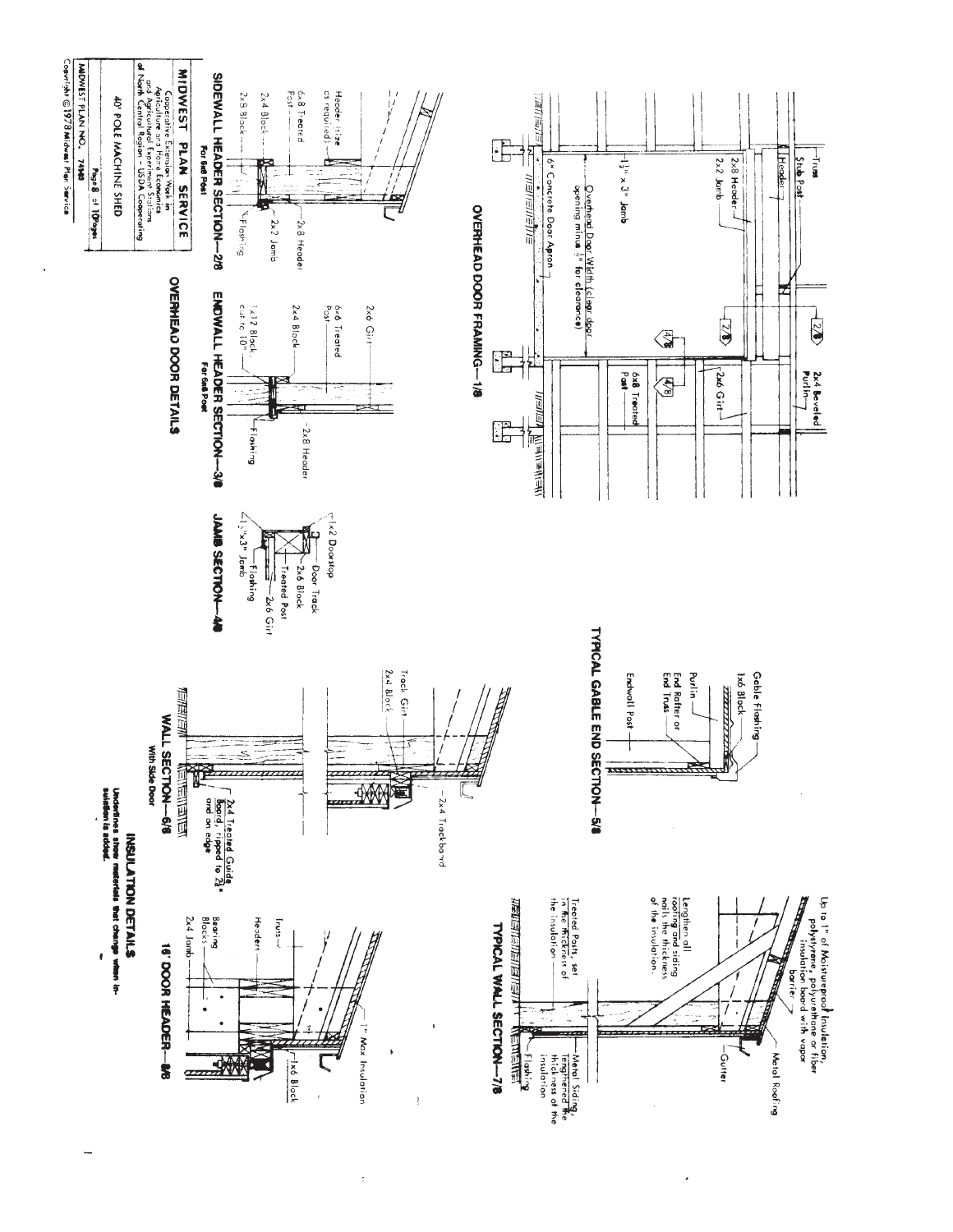

 $\hat{\omega}$ 

 $\bar{\mathbf{t}}$